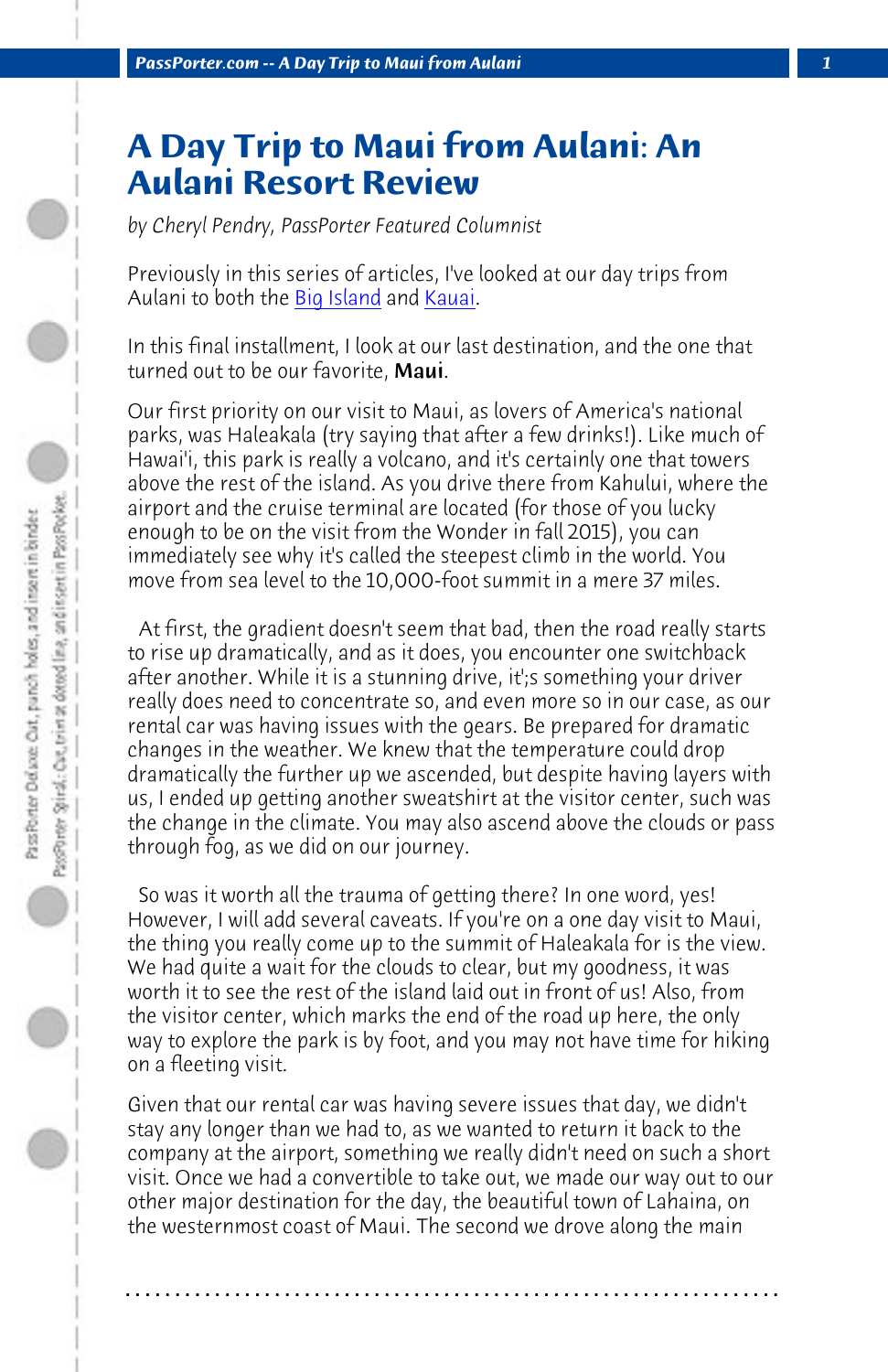road, it reminded us of Key West, both in terms of architecture and the laid back atmosphere.

 If you want to shop, and experience unique Hawaiian shops, this is the place for you. Front Street, which runs throughout Lahaina, is lined with shops, restaurants, and cafes. It has everything a visitor could need and I did make a dent in the bank account with quite a few purchases. All proved to be great buys, although it did make for some fun getting it all back to O'ahu on the plane!

 Because of the variety of the businesses along Front Street, it's easy to forget that it runs right along the coastline, and there's a beautiful beach, of which you occasionally catch glimpses. As soon as we could, we made our way towards the water, so that we could take in the dramatic views out to sea. The late afternoon sun was casting some beautiful light, and we were able to stand there and enjoy the sight of surfers out on the waves, and sailing boats bobbing up and down. It was one of the most wonderful sights I've ever seen, and both of us stood there, just soaking in the scenery and enjoying the truly relaxed feel to the island.

 This may have been our highlight, but there's plenty more to see in Lahaina. Sadly, we were too late, after our rental car problems, to visit the Baldwin Home, which dates back to 1834. We were able to enjoy the Lahaina Museum in the old courthouse. We were really impressed; not only was it very informative and packed with historical artifacts, but it was also free, which was a pleasant surprise.

 Outside the courthouse is something else not to be missed in Lahaina, and it is hard to miss it. The Banyan Tree was planted back in 1873 and today it's 60 feet tall and covers an amazing two thirds of an acre. It really is something to see and marvel at. Right next door is the historic Pioneer Inn, the first hotel to open in Lahaina. It dates back to 1901, and it's still a beautiful sight today.

 I'm sure there are many wonderful restaurants in Lahaina, but the one we opted for had to be booked weeks in advance. Fleetwood's on Front Street is Mick Fleetwood's restaurant. Given my husband is a big fan of the co-founder of Fleetwood Mac, I thought it would be perfect. Not only was there a wonderful variety of items from the band's rich musical history, but we were blown away by the quality of the food. It was a superb choice, and based on our experience, I wouldn't hesitate to recommend it. In fact, if our hoped for return trip to Aulani comes off in a couple of years' time, we'll be booking a return visit there again.

**. . . . . . . . . . . . . . . . . . . . . . . . . . . . . . . . . . . . . . . . . . . . . . . . . . . . . . . . . . . . . . . . . .**

 Our return visit would also take in the Road to Hana, which is